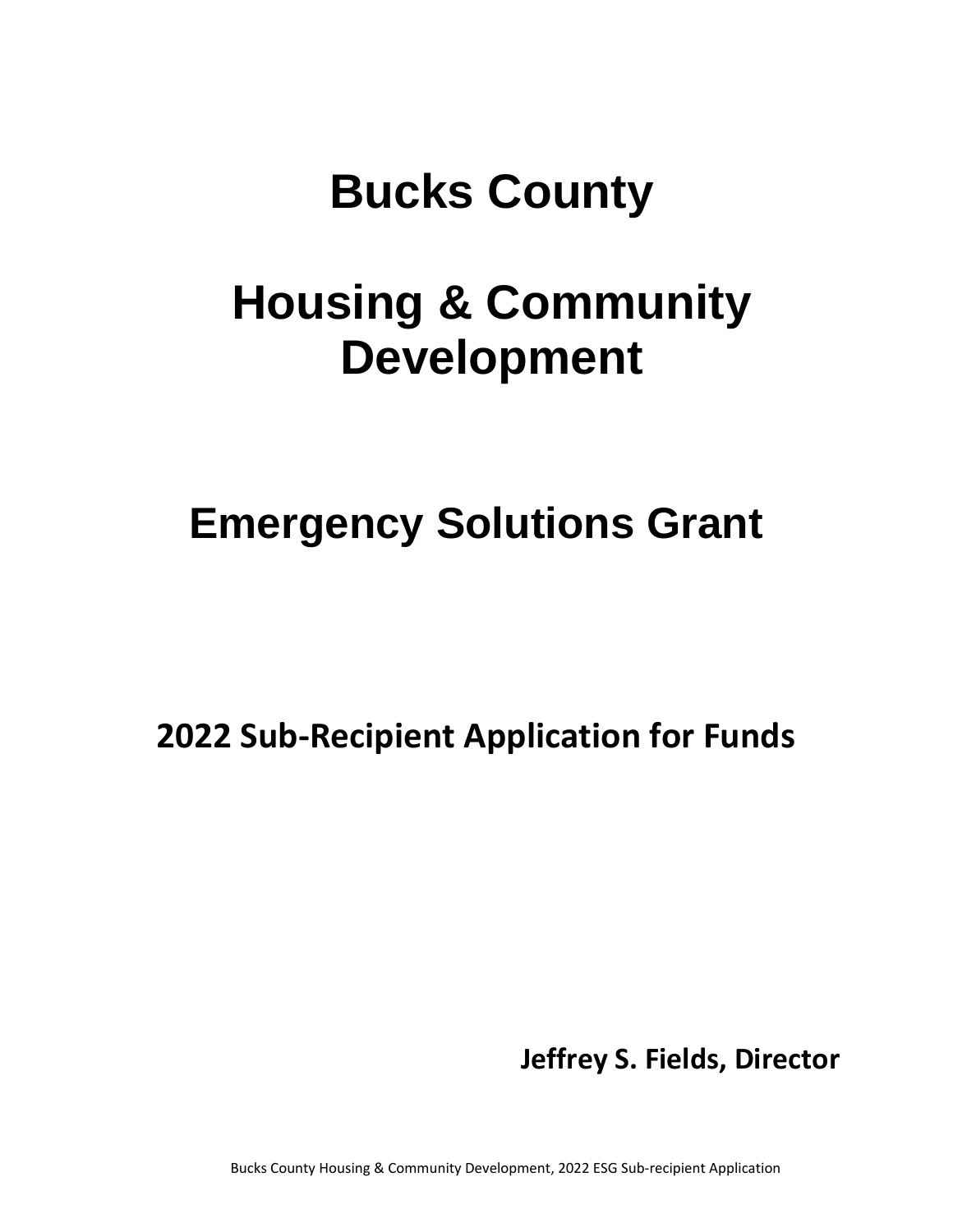### **Table of Contents**

| <b>Program Goals/Description</b>     | $\mathbf{1}$   |
|--------------------------------------|----------------|
| <b>Application Requirements</b>      | $\mathbf{1}$   |
| <b>Eligible Applicants</b>           | $\mathbf{1}$   |
| <b>Eligible Activities</b>           | $\mathbf 1$    |
| <b>Application Instructions</b>      | $\mathbf{1}$   |
| Scoring Criteria for Decision Making | $\mathbf{1}$   |
| <b>Application/Project Budget</b>    | $\overline{2}$ |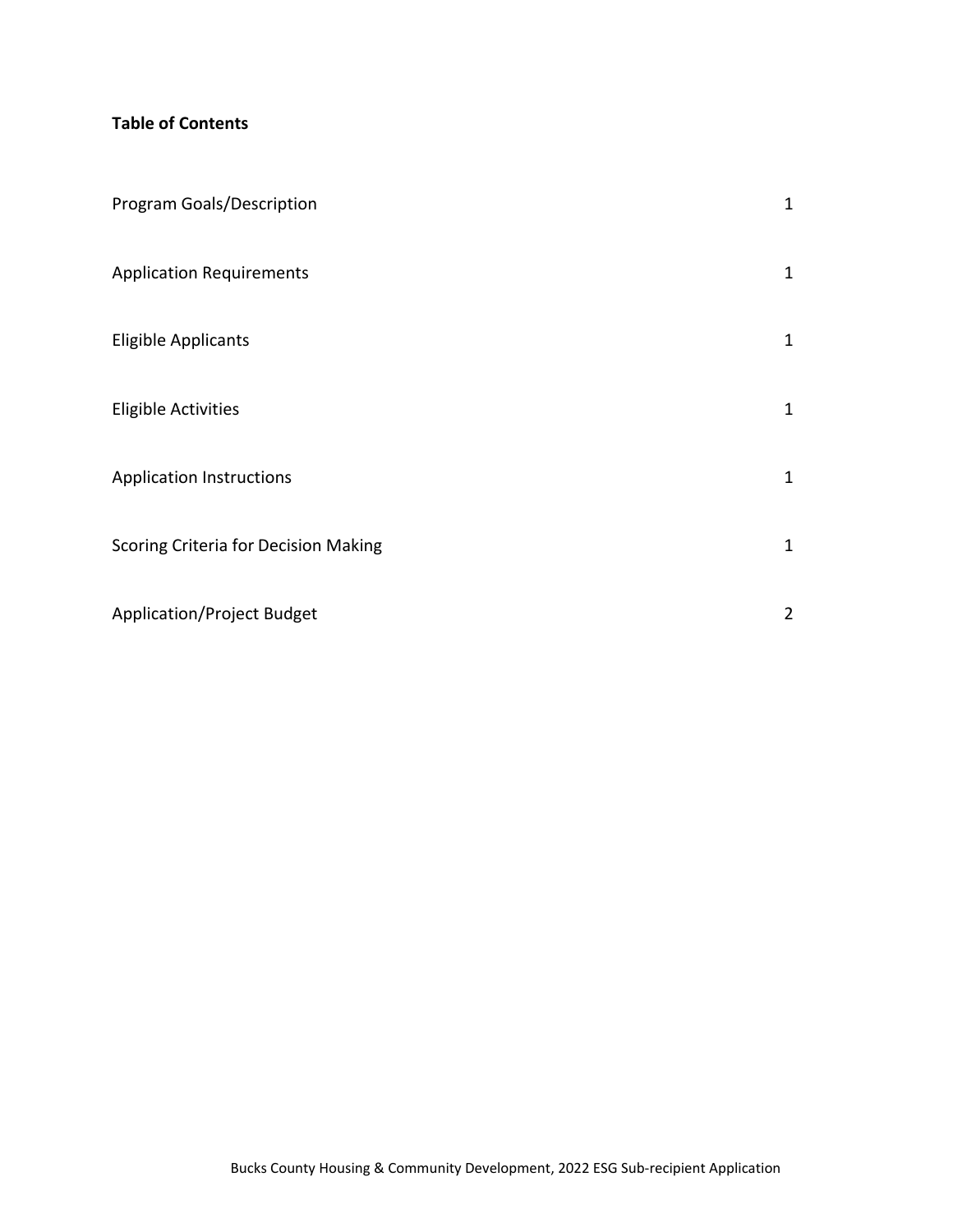#### **Program Goals/Description**

The Emergency Solutions Grant Program is designed to assist people to quickly regain stability in permanent housing after experiencing a housing crisis and/or homelessness.

#### **Application Requirements**

Application must be complete with all attachments and submitted by the due date and time.

#### **Eligible Applicants**

Non-profit agencies that provide direct services to homeless persons or persons at risk of being homeless according to HUD's definition of Homelessness.

#### **Eligible Activities**

- o Street Outreach
- o Emergency Shelter
- o Rapid Rehousing
- o Homeless Prevention

#### **Application Instructions**

Applications must be submitted electronically to **hcd@buckscounty.org** by **4:00 PM, Monday, March 7, 2022**. Late entries will not be considered.

#### **Scoring Criteria for Decision Making**

The County will assess ESG applications based on the following criteria;

- o Project Description/Service Plan
- o Cost Effectiveness/Reasonableness
- o Capacity/Past Performance
- o Participation in Housing Link, Bucks County's CoC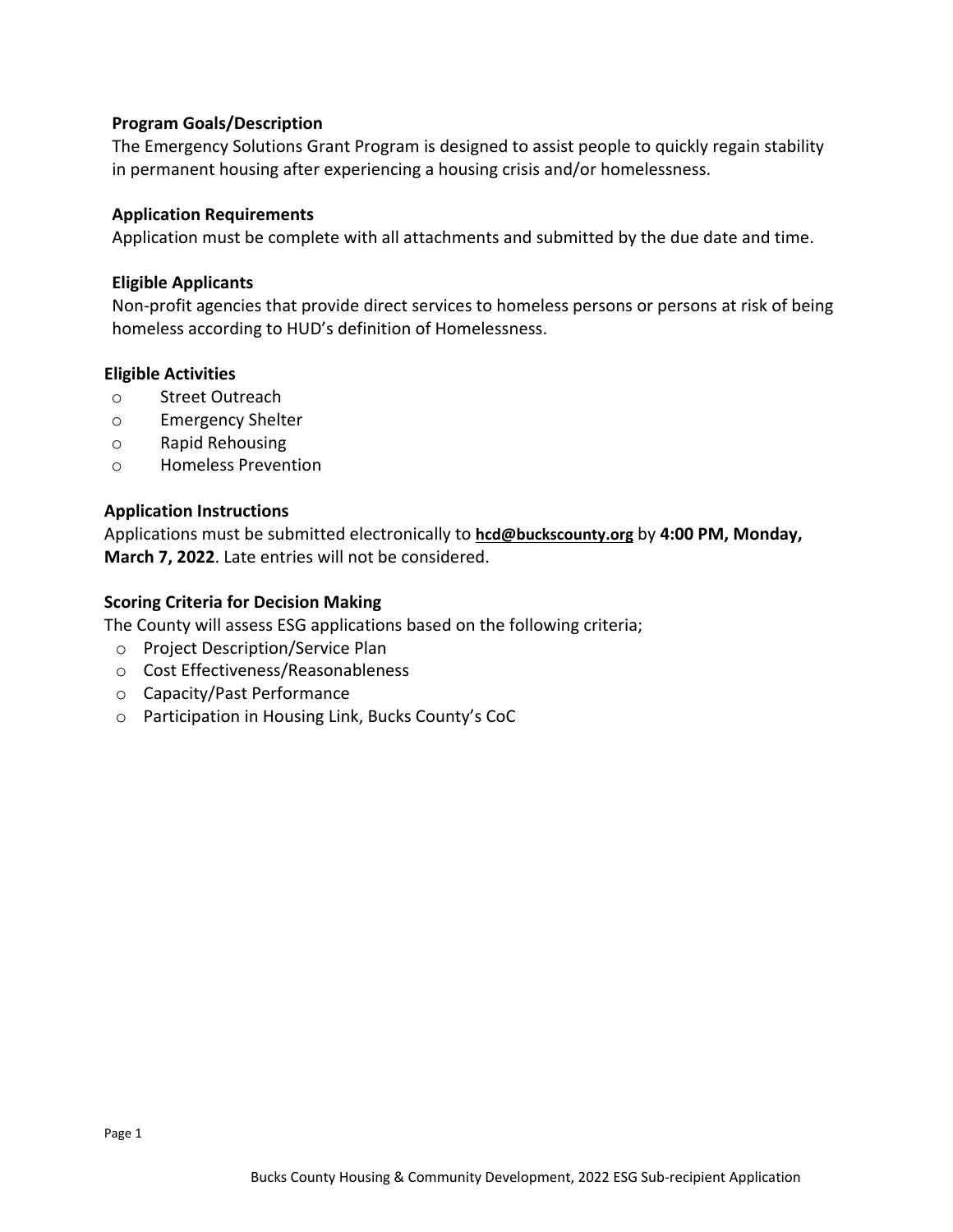| <b>Bucks County</b><br><b>Housing &amp; Community Development</b><br><b>2022 ESG Sub-Recipient Application</b>                                  | Date/Time Application<br>Received: ______________<br>Score: $\_$ |
|-------------------------------------------------------------------------------------------------------------------------------------------------|------------------------------------------------------------------|
|                                                                                                                                                 |                                                                  |
|                                                                                                                                                 |                                                                  |
|                                                                                                                                                 |                                                                  |
|                                                                                                                                                 |                                                                  |
|                                                                                                                                                 |                                                                  |
| Brief Description of Proposed Project<br>Describe the project, population and number served and amount being requested. Do not add attachments. |                                                                  |

Certification (Electronic signature will be accepted)

|                                                                                             | hereby certify that the contents of |
|---------------------------------------------------------------------------------------------|-------------------------------------|
| this project application and required attachments are accurate to the best of my knowledge. |                                     |

Print Name and Title:

Signature:

### **DUE NO LATER THAN 4:00 PM MONDAY, MARCH 7, 2022**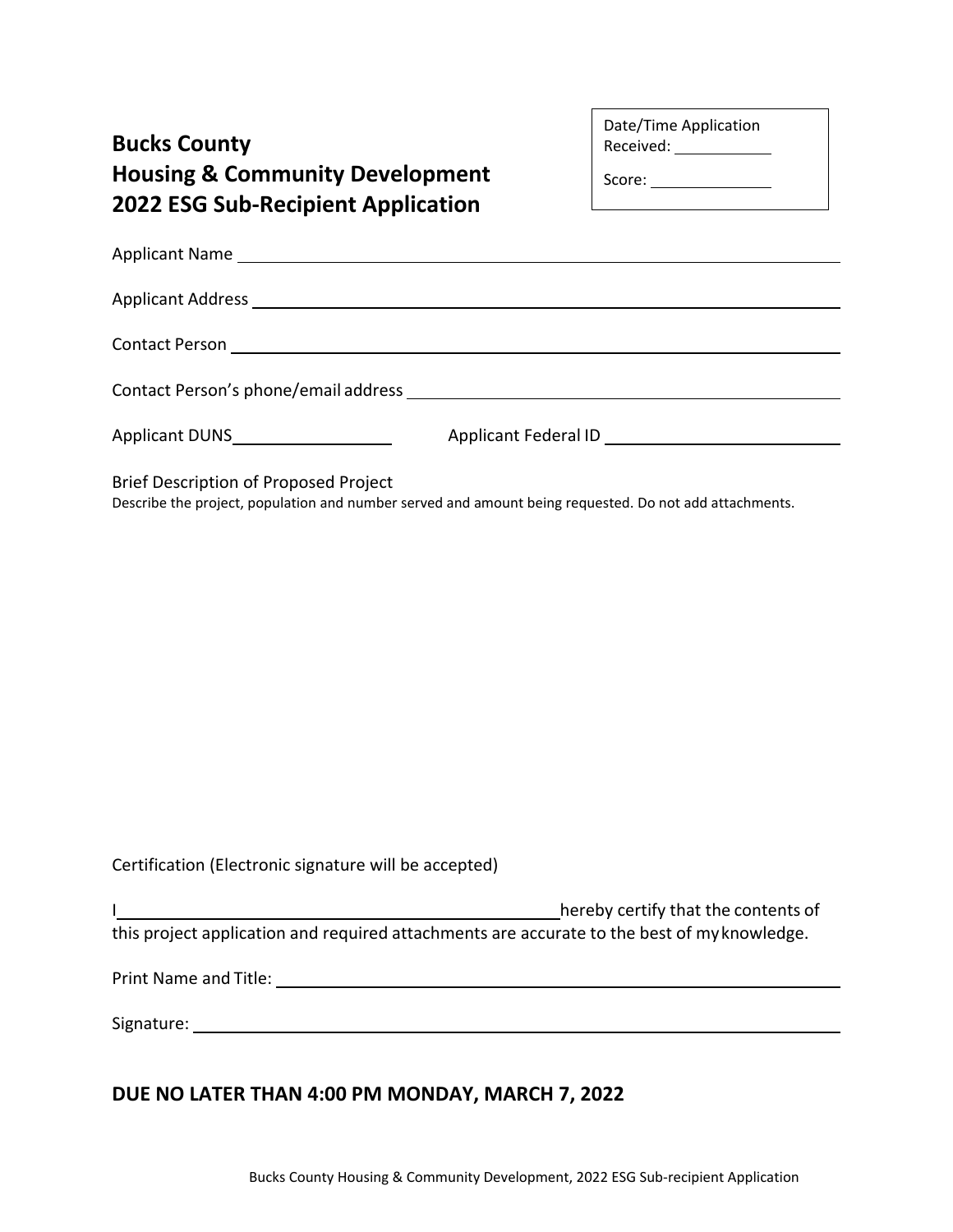#### **I. Statement of Work/Scope of Services**

Develop a narrative that details the service activities the project will undertake to achieve the program's goals. Include the following:

- Service Activity Plan for each activity to be provided
- Program location and hours of operation
- Key staff required to implement the project
	- <sup>o</sup> Provide job descriptions
- Program specific procedures
	- Determining eligible households
	- $\degree$  Standards for determining share of assistance per household
	- $\degree$  Standards for determining maximum length of time households will remain in the program
	- $\degree$  Status at exit
- Specific performance measures and outcomes to evaluate the success of your project

(add attachments as needed)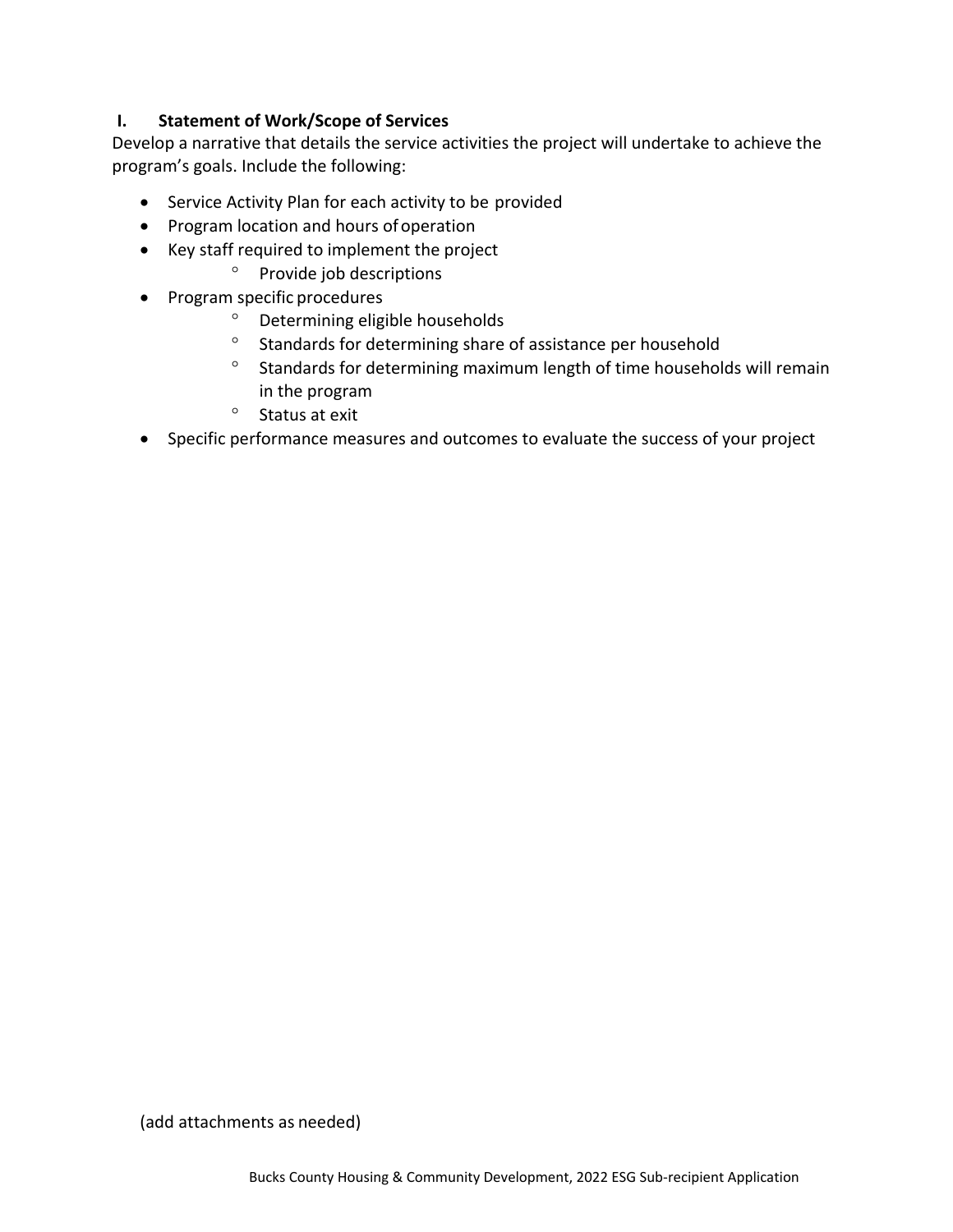#### **II. Reporting and Outcomes**

• Provide a description of HMIS participation

• Provide detail as to how your project will achieve specific ESG outcome goals *(example 1; HH will receive rental assistance, 10 HH, include detail; example 2; employment status at entry and exit).*

| Outcome | Goal | <b>Detail</b> |
|---------|------|---------------|
|         |      |               |
|         |      |               |
|         |      |               |
|         |      |               |
|         |      |               |
|         |      |               |
|         |      |               |
|         |      |               |
|         |      |               |
|         |      |               |
|         |      |               |
|         |      |               |
|         |      |               |
|         |      |               |

(add attachments as needed)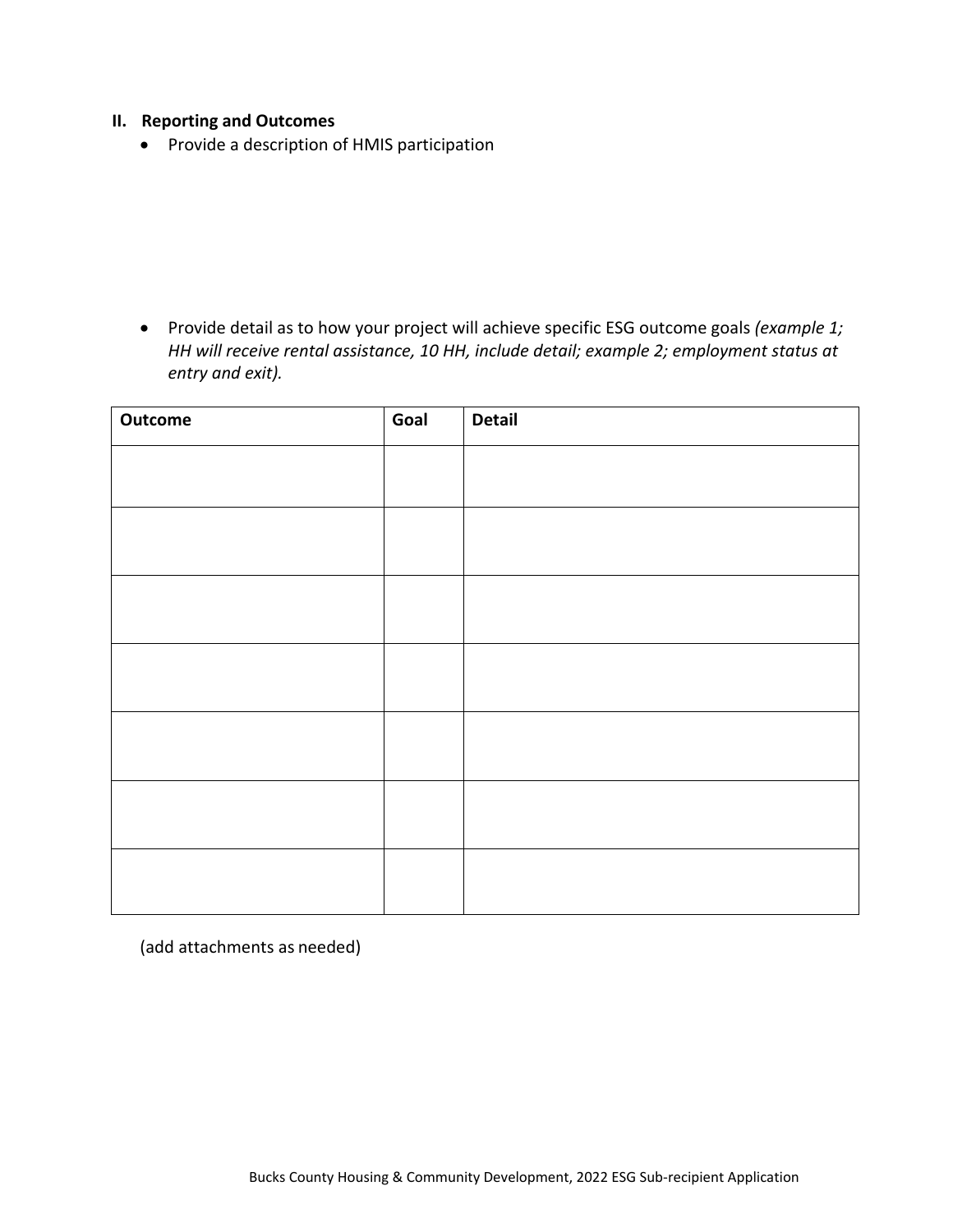#### **III. Project Budget**

#### Complete **Attachment A: 2021 ESG Budget**. (attached)

In the section below, provide a budget narrative that includes:

- Specific justification of how the amount for each category was determined by line item For example: 10 months of rental assistance @\$500 per month = \$5,000 or 20 hours of counseling at \$50 per hour = \$1,000
- Describe the source of funding to meet the one-to-one match requirements. Attach a letter from each funding source identified to ensure Match funding is available.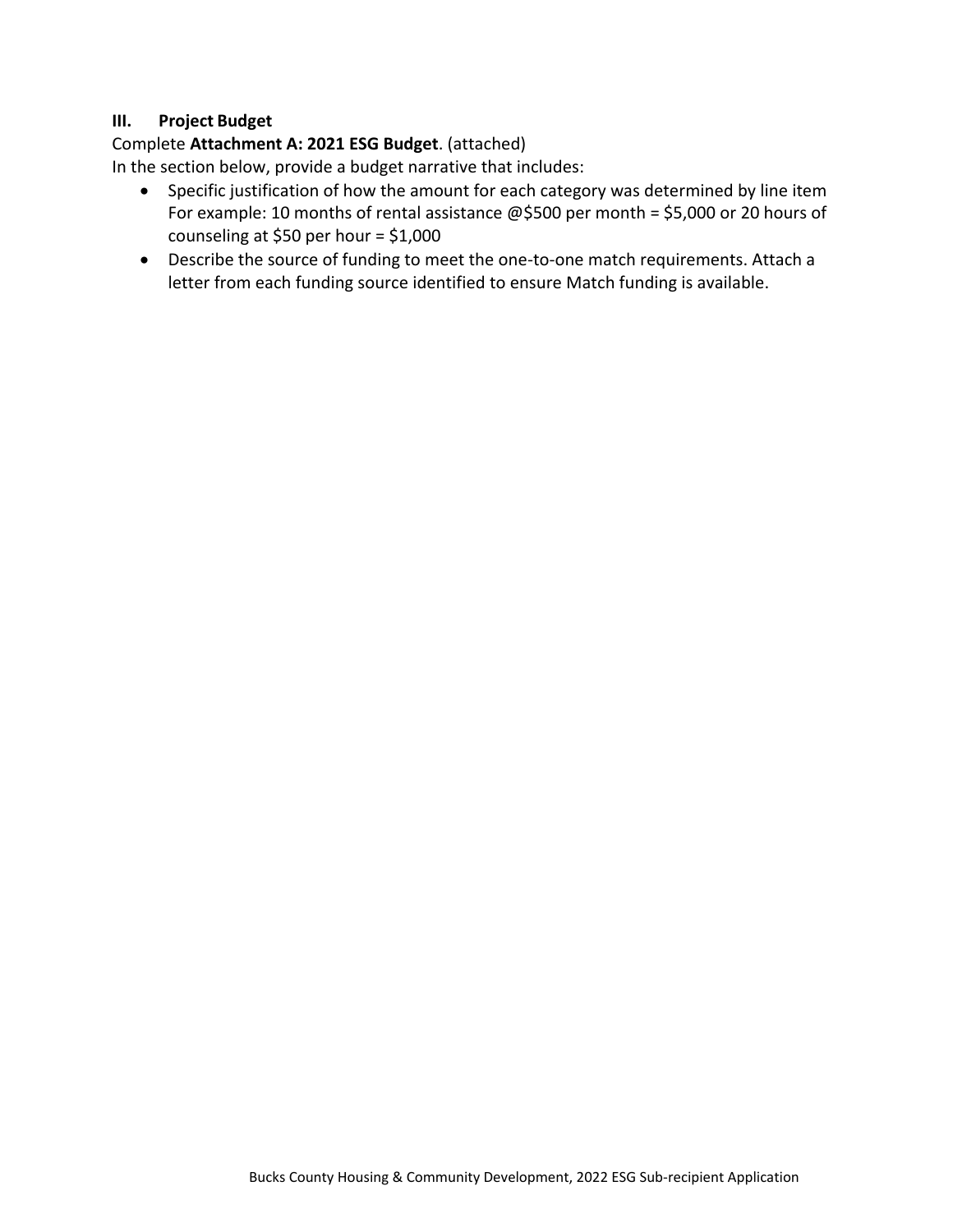#### **IV. Contact Information**

|                                                                                                             | Name | <b>Title</b> | Phone/Email |
|-------------------------------------------------------------------------------------------------------------|------|--------------|-------------|
| <b>Project Contact</b><br>(person who can answer<br>program specific<br>questions)                          |      |              |             |
| <b>Finance Contact</b><br>(for budget/invoicing<br>purposes)                                                |      |              |             |
| <b>Application Contact</b><br>(person who prepared<br>the application)                                      |      |              |             |
| <b>Authorized Contact</b><br>(person authorized to<br>make commitments on<br>behalf of the<br>organization) |      |              |             |

#### **V. Additional Attachments**

- If a first time applicant of Bucks County Housing & Community Development ESG funds, please submit a letter or email from a current/recent public funder confirming overall compliance as a recipient/subrecipient.
- Most recent completed FinancialAudit/Report plus the previous year (total 2)